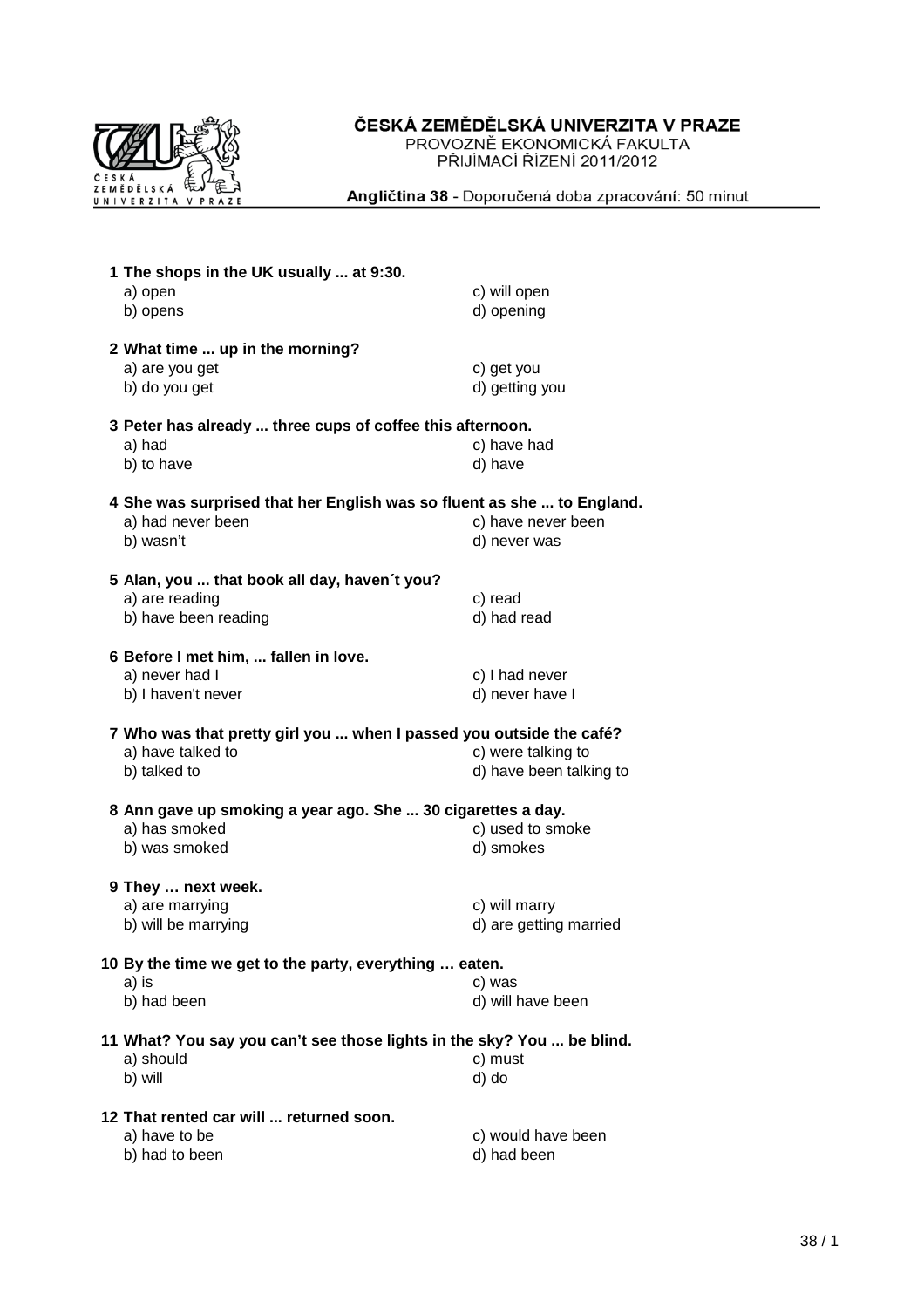| 13 You  try to make your application a bit neater or you will never get a job.<br>a) shall<br>b) may       | c) ought<br>d) should                       |
|------------------------------------------------------------------------------------------------------------|---------------------------------------------|
| 14 When you see Kate again, I am sure you  her.<br>a) are not recognising<br>b) recognise                  | c) will recognise<br>d) recognised          |
| 15 When I  all the papers, I will let you know about my decision.<br>a) have studied<br>b) will study      | c) don't study<br>d) studied                |
| 16 Unless they turn that radio off, I  mad.<br>a) will go<br>b) won't go                                   | c) would have gone<br>d) go                 |
| 17 If I didn't have to work tomorrow evening, I  you.<br>a) met<br>b) will meet                            | c) had met<br>d) would meet                 |
| 18 If I  you, I would have said hello.<br>a) have seen<br>b) had seen                                      | c) see<br>d) would see                      |
| 19 I definitely  such a wonderful holiday if you hadn't gone with me.<br>a) wouldn't had<br>b) hadn't have | c) wouldn't had had<br>d) wouldn't have had |
| 20 I would rather they  home.<br>a) went<br>b) go                                                          | c) should go<br>d) will go                  |
| 21 The front door is locked. You had better  round to the back entrance.<br>a) to go<br>b) be going        | c) go<br>d) going                           |
| 22 The girls  serve in the shop are the owner's daughters.<br>a) whose<br>b) which                         | c) whom<br>d) who                           |
| 23 Mary  come to see you when you were in hospital.<br>a) was supposed<br>b) was supposed to               | c) is supposed<br>d) were supposed          |
| 24 A driver might  by the police.<br>a) stop<br>b) have stopped                                            | c) be stopped<br>d) stopped                 |
| 25 I am  because there is nothing to do.<br>a) boring<br>b) bored                                          | c) bore<br>d) born                          |
| 26 Can your mother swim? - Yes,  .<br>a) she does<br>b) he can                                             | c) she do<br>d) she can                     |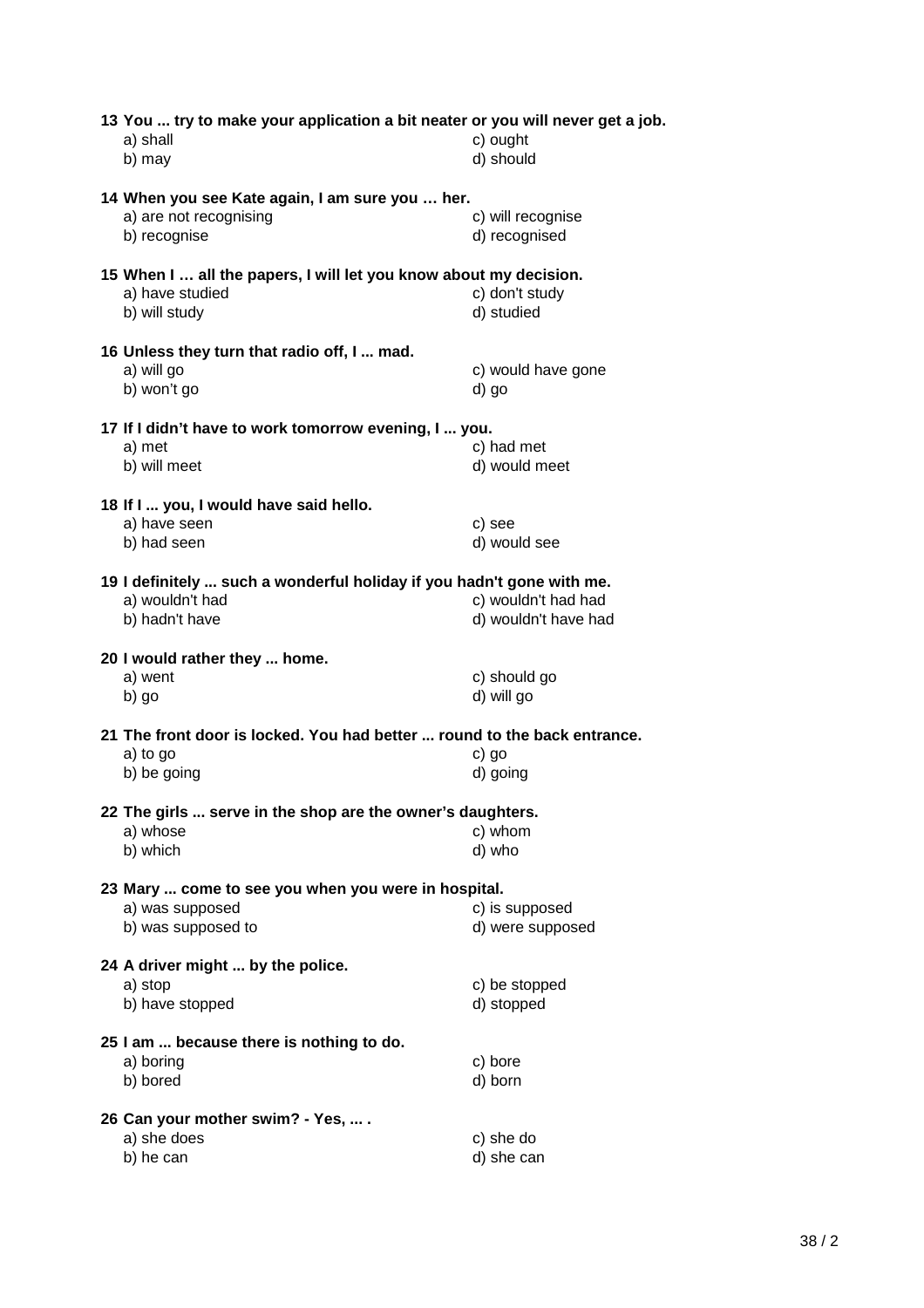| 27 You have been there,  you?<br>a) have<br>b) haven't                              | c) has<br>d) were                |
|-------------------------------------------------------------------------------------|----------------------------------|
| 28 Do you want  with you or do you want to go alone?<br>a) me to come<br>b) me come | c) me coming<br>d) coming me     |
| 29 Could you please pass me the pen  on the table?<br>a) lying<br>b) lie            | c) lay<br>d) lays                |
| 30 My mother dislikes  in crowded supermarkets.<br>a) shopper<br>b) to shopping     | c) the shopping<br>d) shopping   |
| 31 I am staying here for  week.<br>a) -<br>b) other                                 | c) a<br>d) all                   |
| 32 The spokesman said that  .<br>a) on himself<br>b) himself                        | c) oneself<br>d) him             |
| 33 How  is an orange? - 50 p.<br>a) many<br>b) much                                 | c) few<br>d) little              |
| 34 Did you buy any  when you went shopping?<br>a) tomato<br>b) egg                  | c) tomatoes<br>d) some vegetable |
| 35 I do not like this soup and he does not like it<br>a) neither<br>b) only         | c) always<br>d) either           |
| 36 Do you have any money  you?<br>a) at<br>b) in                                    | c) around<br>d) on               |
| 37 Helen is fond  literature and Martin is keen  sports.<br>a) in, at<br>b) for, in | c) of, on<br>d) at, for          |
| 38 The patient died  a heart attack.<br>a) from<br>b) at                            | c) off<br>d) by                  |
| 39 It's essential  us all to eat healthy food.<br>a) to<br>b) by                    | c) on<br>d) for                  |
| 40 Let's go  this project! It will be great!<br>a) up<br>b) down                    | c) for<br>d) off                 |